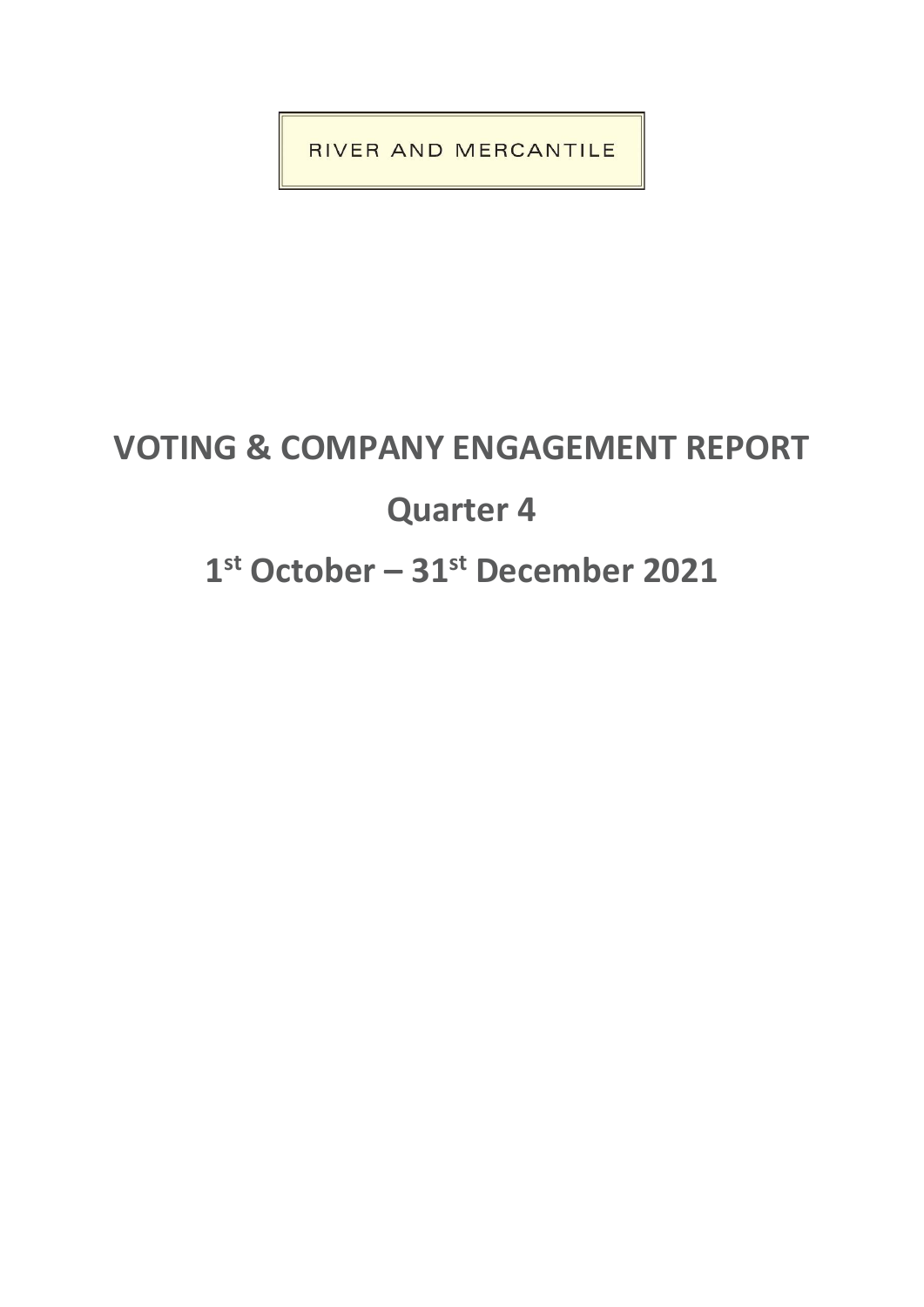## **Introduction**

River and Mercantile Asset Management LLP (RAMAM) is UK based, long-only active equities manager specialising in the management of Global, European and UK equity portfolios on behalf of institutional clients.

As an active equity manager, we believe that we are not only the stewards of the assets entrusted to us by our clients, but that we also have a fiduciary responsibility to improve the management of companies for all stakeholders, whilst not compromising our objective of achieving strong financial returns. We further believe the best process for improving the management of companies is through engagement and investor peer group pressure. Where we are amongst the largest shareholders in a company, we can exert more influence through engagement with the company's management, otherwise voting at annual and extraordinary general meetings is our most effective way of encouraging change.

We regard voting at company general meetings as an important aspect in improving the stewardship of a company in the interests of all stakeholders. We view voting as a core underpin of engagement and it is a keyway we act as an active owner. The fundamental principles of our voting policy are included in the River and Mercantile Asset Management LLP Corporate Governance Voting & Engagement Policy, available on our website.

We use a third party, Institutional Shareholder Services (ISS), to implement our voting policy, overriding their recommended action when it differs from our view on the standards for good corporate governance and management of environmental and social issues.

In this Report we outline our voting and engagement activity during Quarter 4 2021 across all equity strategies. The information contained covers all company meetings, including annual general meetings and extraordinary general meetings that we voted at globally and those companies which we engaged with on topics related to governance, environmental or social issues. The voting activity summary on page 3 covers the respective sub-funds of the ES River & Mercantile ICVC Funds managed by RAMAM. This is also representative of how we voted on behalf of our segregated clients that follow the same UK and Global equity strategies.

## **VOTING ACTIVITY Q4 2021**

Total number of meetings voted – 148

Agenda items where voted against management recommendations – 13%

Percentage of votes cast differently to ISS recommendation – 10%

Number of meetings with at least one vote against management recommendation – 42%

### **ENGAGEMENT ACTIVITY Q4 2021**

Total number of interactions (through emails, letters, telephone calls and meetings) – 27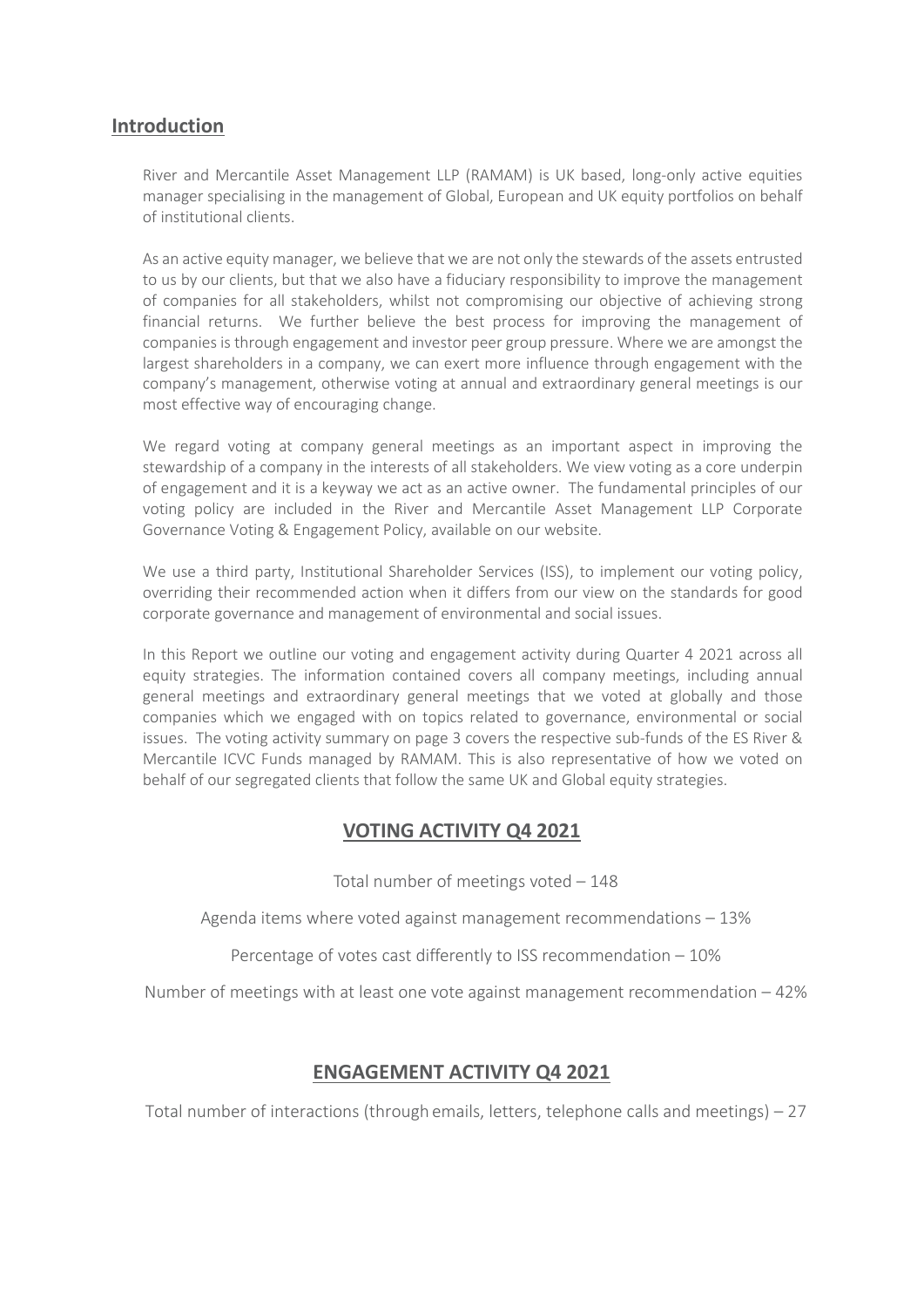## **Q4 2021 VOTING SUMMARY**

In Quarter 4 2021 we voted at 148 company general meetings, voting against management recommendations on 13% of the resolutions, with at least one vote not supporting management recommendations at 42% of the meetings. We voted on 25 shareholder resolutions, 56% of votes were against management recommendations. The graphs below illustrate where such votes were exercised by region and resolution category, as well details of votes against management recommendations by our fund managers. Full details of our votes can be found [here.](https://riverandmercantile.com/wp-content/uploads/2022/02/VoteSummaryPVT_2021Q4.pdf)



*Source: Institutional Shareholder Services*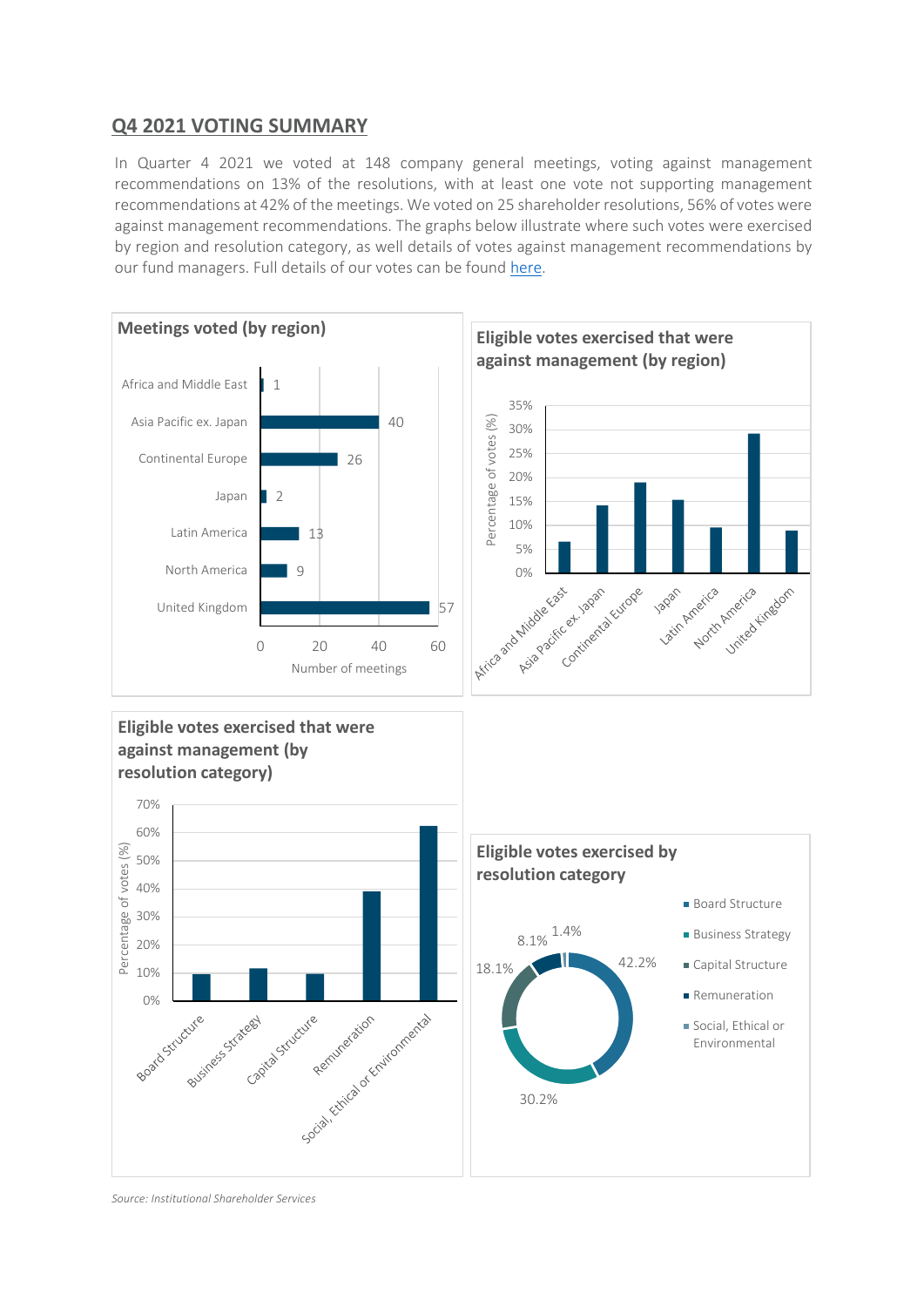## **RIVER & MERCANTILE FUNDS VOTING ACTIVITY Q4 2021**

#### **UK Equity Funds**

#### VOTING – UK Dynamic

- Total number of meetings\* voted 9
- Agenda items where voted against management 4.0%
- Percentage of votes cast differently to ISS recommendation 0%

#### VOTING – UK High Alpha

- Total number of meetings\* voted 35
- Agenda items where voted against management 11.4%
- Percentage of votes cast differently to ISS recommendation 8.6%

#### VOTING – UK Income

- Total number of meetings\* voted 11
- Agenda items where voted against management  $-2.7%$
- Percentage of votes cast differently to ISS recommendation 6.9%

#### VOTING – UK Recovery

- Total number of meetings\* voted 43
- Agenda items where voted against management 11.1%
- Percentage of votes cast differently to ISS recommendation 9.8%

VOTING – UK Smaller Companies

- Total number of meetings\* voted 15
- Agenda items where voted against management 2.7%
- Percentage of votes cast differently to ISS recommendation 8.0%

#### **European Equity Fund**

VOTING – European Fund

- Total number of meetings\* voted 5
- Agenda items where voted against management  $-0\%$
- Percentage of votes cast differently to ISS recommendation 0%

#### **Global Equity Funds**

VOTING – Global High Alpha Fund

- Total number of meetings\* voted 19
- Agenda items where voted against management 27.9%
- Percentage of votes cast differently to ISS recommendation 15.8%

#### VOTING – Global Recovery Fund

- Total number of meetings\* voted 50
- Agenda items where voted against management 21.7%
- Percentage of votes cast differently to ISS recommendation 10.4%

#### **River and Mercantile UK Micro-Cap Investment Company Limited**

#### VOTING – UK Micro-Cap

- Total number of meetings\* voted 9
- Agenda items where voted against management 6.0%
- Percentage of votes cast differently to ISS recommendation 15.5%

*\*Annual and Special (Extraordinary) General meetings Source: Institutional Shareholder Services*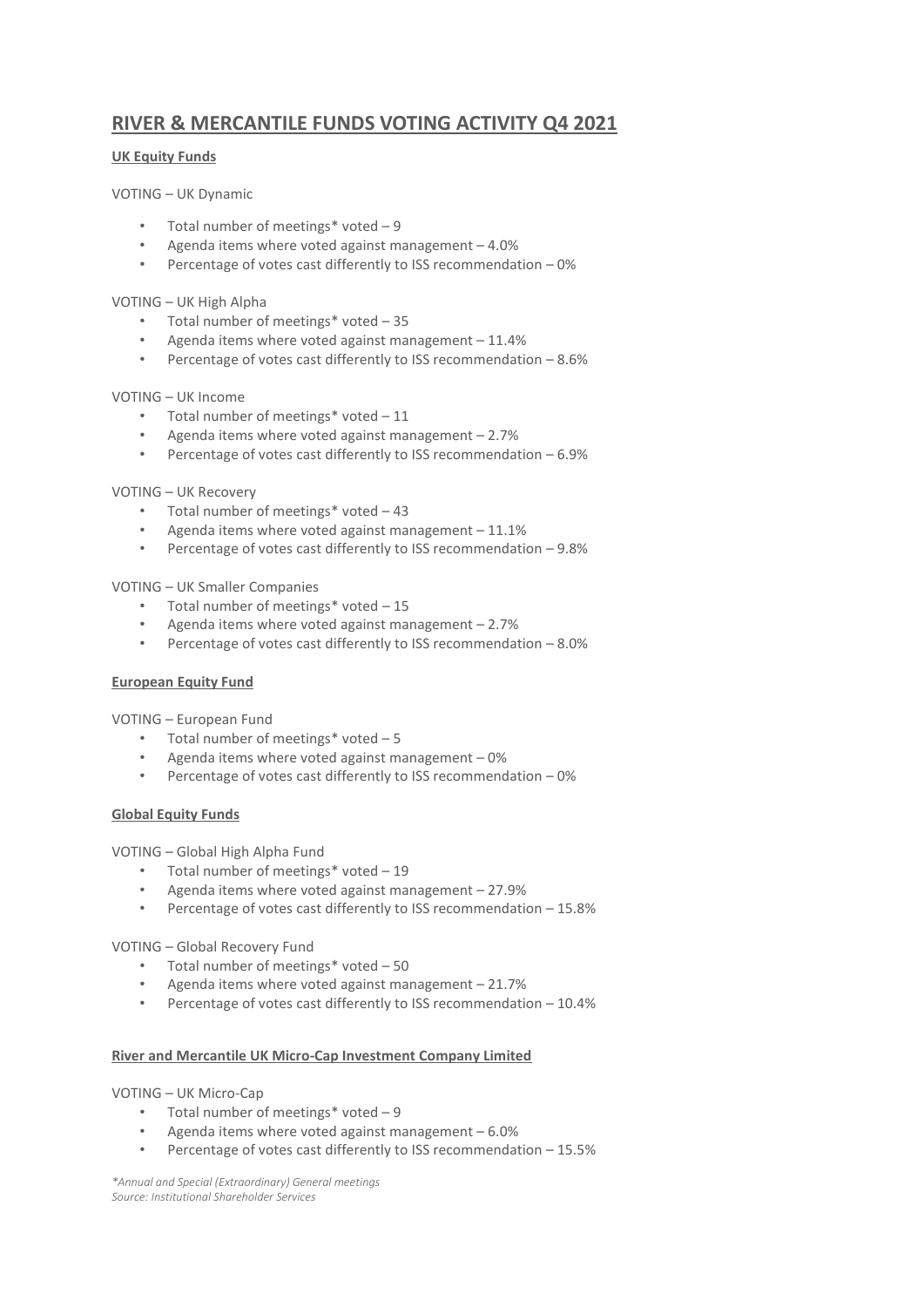# **ENGAGEMENT ACTIVITY Q4 2021**

Our engagement with companies focuses on developing and testing our investment case for buying or holding a stock and improving an understanding of the business and strategy. Separately, we hold meetings or calls with a board chairperson, and/or non-executive directors to discuss stewardship matters. During Quarter 4 2021, we engaged with the following 27 companies on stewardship related issues.

| <b>COMPANY</b>                | <b>COUNTRY</b> |
|-------------------------------|----------------|
| AdEPT                         | United Kingdom |
| <b>AGCO</b>                   | <b>USA</b>     |
| Bank of Kyoto                 | Japan          |
| Biffa plc                     | United Kingdom |
| Charles Schwab                | <b>USA</b>     |
| eEnergy x2                    | United Kingdom |
| <b>Imperial Brands</b>        | United Kingdom |
| Japan Post Holdings           | Japan          |
| <b>JTC</b>                    | United Kingdom |
| LG Chem                       | South Korea    |
| Litigation Capital Management | United Kingdom |
| Lloyds Banking Group x2       | United Kingdom |
| Meitec Corp                   | Japan          |
| MindGym                       | United Kingdom |
| Owens Corning                 | <b>USA</b>     |
| Prosus                        | Netherlands    |
| Revolutions Bars Group        | United Kingdom |
| Royal Dutch Shell             | United Kingdom |
| <b>RWS Holdings</b>           | United Kingdom |
| Serabi Gold                   | United Kingdom |
| Shanta Gold                   | United Kingdom |
| Solocal                       | France         |
| <b>ULS Technology</b>         | United Kingdom |
| Vicat                         | France         |
| Whitbread                     | United Kingdom |